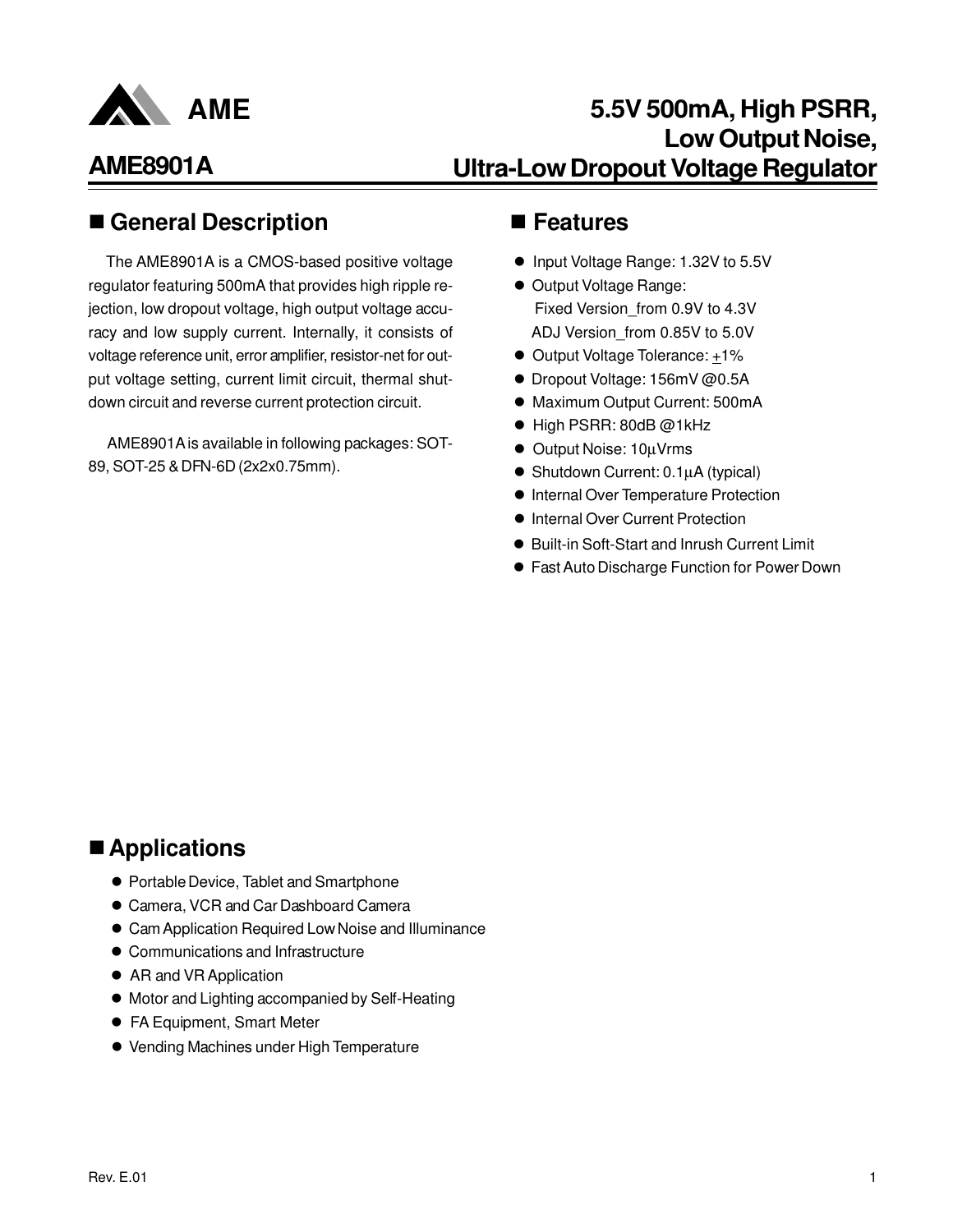

## $\blacksquare$  Typical Applications

#### **A. Fixed Mode**



**B. ADJ Mode**

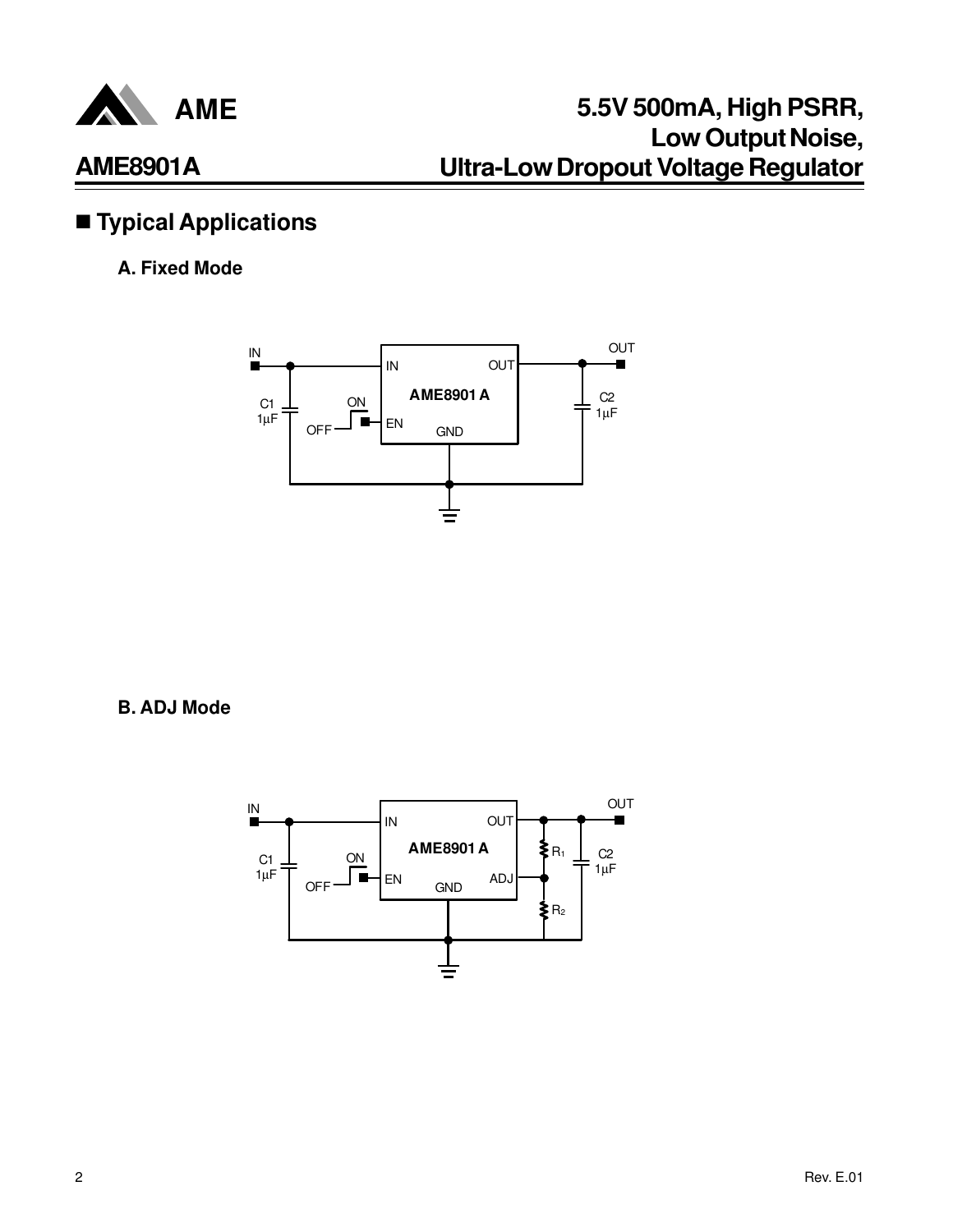

### n **Functional Block Diagram**

#### **Fixed Version**



#### **ADJ Version**

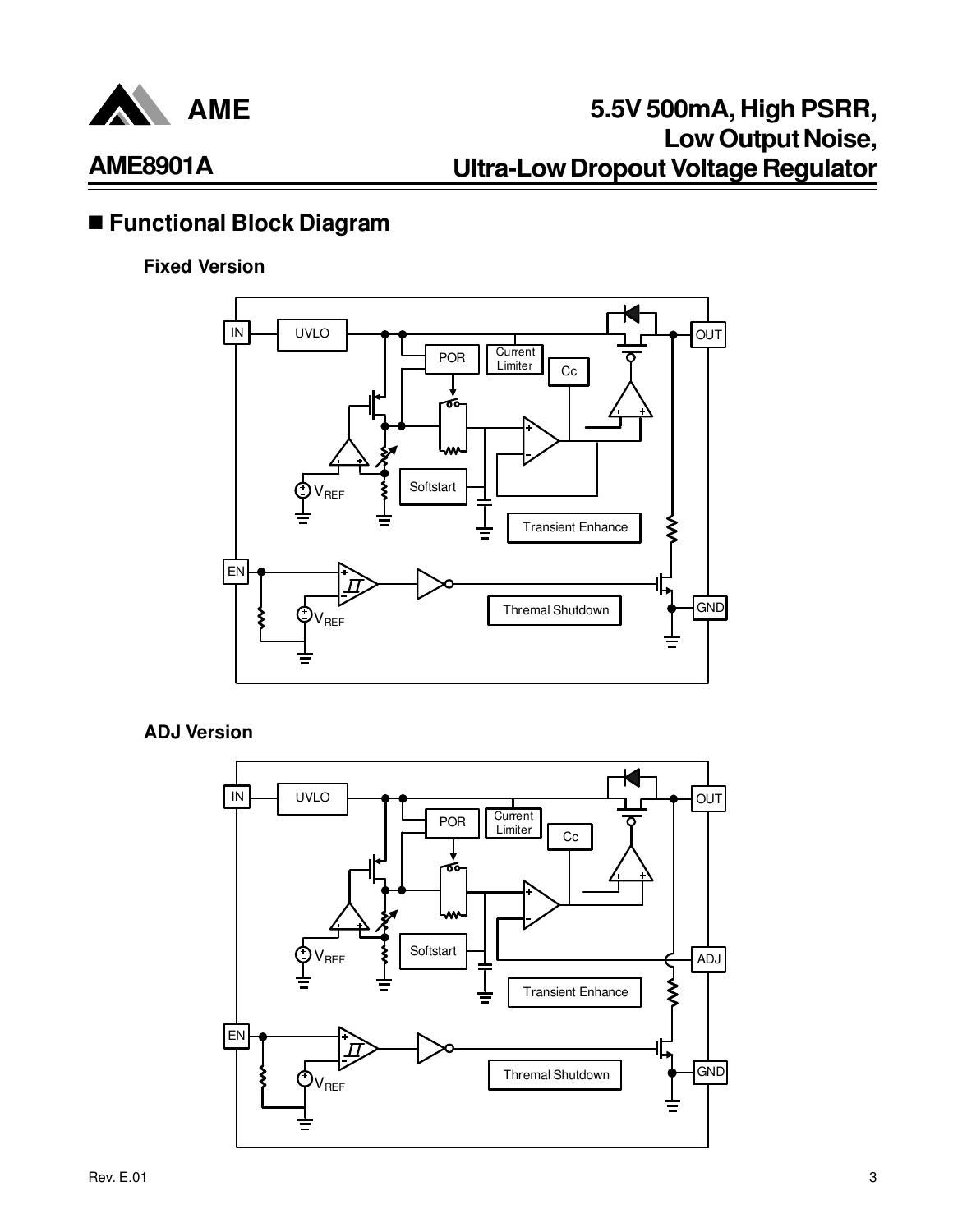

## n **Pin Configuration**

**SOT-89 Top View**



#### **AME8901A-AFTxxx**

- 1. IN
- 2. GND(TAB)
- 3. OUT

**\* Die Attach: Conductive Epoxy** 



#### **AME8901A-BFTxxx**

- 1. GND 2. IN (TAB)
- 3. OUT

**\* Die Attach: Non-Conductive Epoxy** 



**AME8901A**

 $1 \quad 2 \quad 3$ 

#### **AME8901A-CFTxxx**

- 1. OUT
- 2. GND (TAB)
- 3. IN
- **\* Die Attach:**
	- **Conductive Epoxy**



 $1 \quad 2 \quad 3$ 

ш

| AME8901A-AEVxxx |
|-----------------|
| 1. IN           |
| 2. GND          |

- 3. EN
- 4. NC
- 5. OUT

**\* Die Attach:**

**Conductive Epoxy** 



**SOT-25**

#### **AME8901A-DEVADJ**

- 1. IN
- 2. GND 3. EN
- 4. ADJ
- 5. OUT
- **\* Die Attach: Conductive Epoxy**

4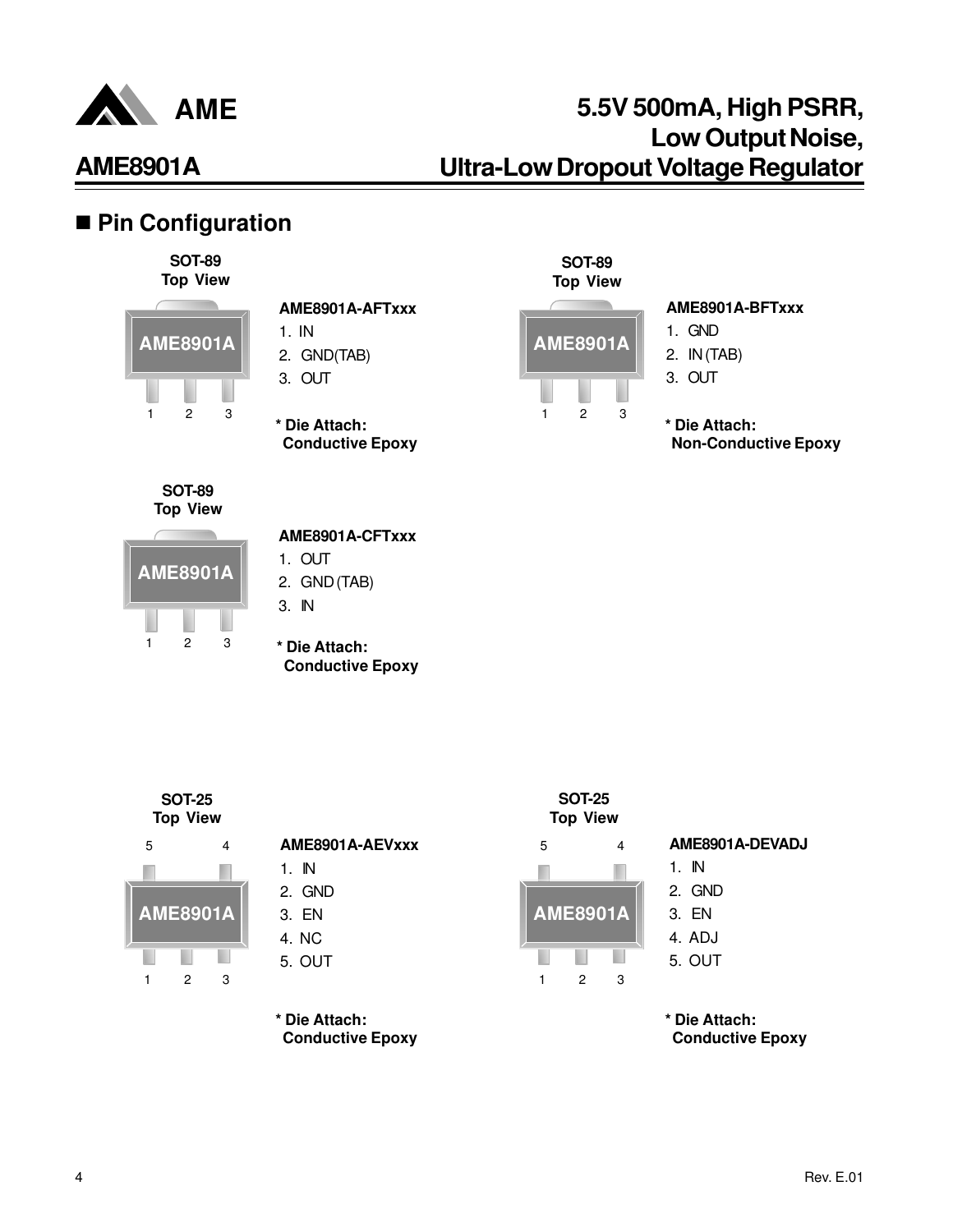

# **AME8901A**

## ■ Pin Configuration



**Note: Connect exposed pad (heat sink on the back) to GND.**

## ■ Pin Description

|                    |                           | <b>Pin Number</b> |                |                |                |                |                         |                |
|--------------------|---------------------------|-------------------|----------------|----------------|----------------|----------------|-------------------------|----------------|
| Pin<br><b>Name</b> | Pin<br><b>Description</b> | <b>SOT-89</b>     |                |                | <b>SOT-25</b>  |                | DFN-6D<br>(2x2x0.75mm)  |                |
|                    |                           | A                 | B              | $\mathbf c$    | A              | D              | A                       | B              |
| IN                 | Input Voltage pin         |                   | $\overline{2}$ | 3              |                | 1              | 6                       | 6              |
| <b>GND</b>         | Ground pin                | $\overline{c}$    |                | $\overline{2}$ | $\overline{c}$ | $\overline{2}$ | 3                       | 3              |
| <b>OUT</b>         | Output Voltage pin        | 3                 | 3              | 1              | 5              | 5              | 1                       |                |
| EN                 | Enable pin                | NA                | <b>NA</b>      | <b>NA</b>      | 3              | 3              | $\overline{\mathbf{4}}$ | 4              |
| ADJ                | ADJ pin                   | NA                | <b>NA</b>      | <b>NA</b>      | <b>NA</b>      | 4              | <b>NA</b>               | $\overline{2}$ |
| <b>NC</b>          | No connection             | NA                | <b>NA</b>      | <b>NA</b>      | 4              | <b>NA</b>      | 2/5                     | 5              |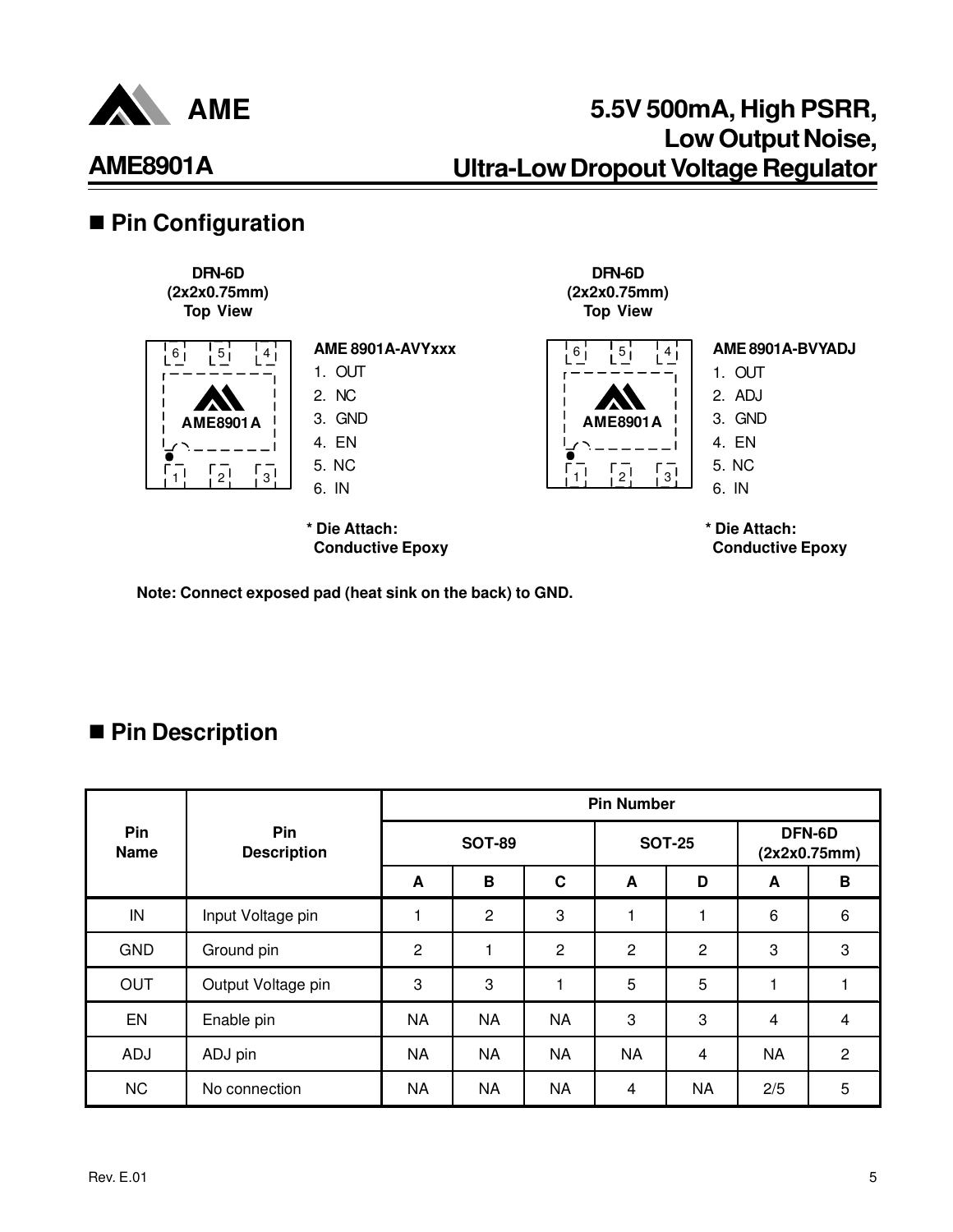

## **n** Ordering Information



| <b>Version</b>                   | <b>Pin Configuration</b>                                                               | <b>Package Type</b>                     | <b>Number of Pins</b> | <b>Output Voltage</b>                            |
|----------------------------------|----------------------------------------------------------------------------------------|-----------------------------------------|-----------------------|--------------------------------------------------|
| AME8901A<br>1. $V_{ADJ} = 0.85V$ | 1.1N<br>A<br>2. GND<br>$(SOT-89)$<br>3. OUT                                            | E: SOT-2X<br><b>F: SOT-89</b><br>V: DFN | T: 3<br>V: 5<br>Y: 6  | 100: 1.0V<br>120: 1.2V<br>150: 1.5V<br>180: 1.8V |
|                                  | 1. GND<br>B<br>2. IN<br>$(SOT-89)$<br>3. OUT                                           |                                         |                       | 250: 2.5V<br>280: 2.8V<br>300: 3.0V<br>330: 3.3V |
|                                  | 1. OUT<br>C<br>2. GND<br>$(SOT-89)$<br>3. IN                                           |                                         |                       | ADJ: ADJ                                         |
|                                  | 1.1N<br>A<br>2. GND<br>$(SOT-25)$<br>3. EN<br>4. NC<br>5. OUT                          |                                         |                       |                                                  |
|                                  | 1.1N<br>D<br>$(SOT-25)$<br>2. GND<br>(ADJ Version) 3. EN<br>4. ADJ<br>5. OUT           |                                         |                       |                                                  |
|                                  | 1. OUT<br>A<br>2. NC<br>$(DFN-6D)$<br>3. GND<br>4. EN<br>5. NC<br>6. IN                |                                         |                       |                                                  |
|                                  | 1. OUT<br>B<br>2. ADJ<br>$(DFN-6D)$<br>(ADJ Version) 3. GND<br>4. EN<br>5. NC<br>6. IN |                                         |                       |                                                  |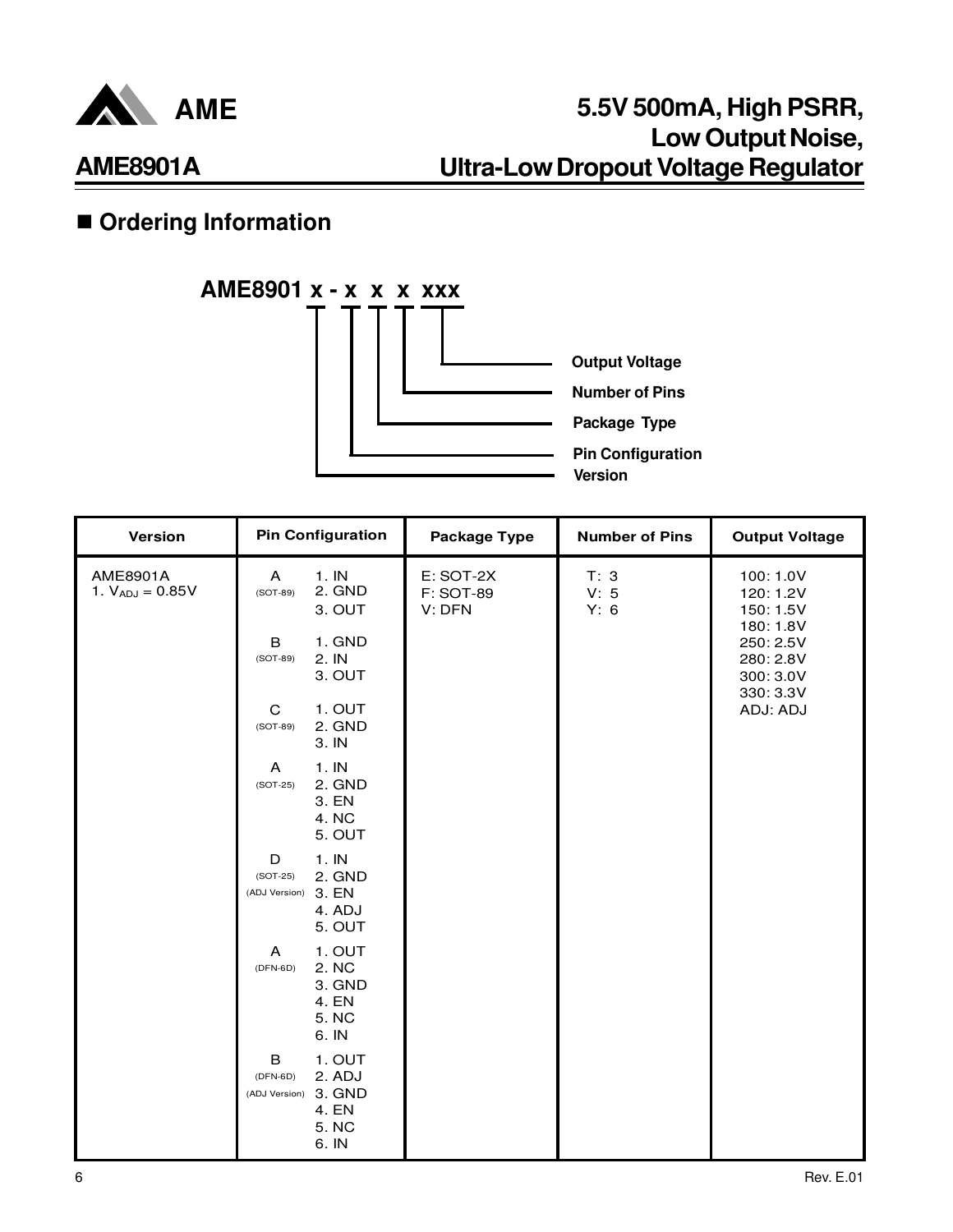

# n **Absolute Maximum Ratings**

| <b>Parameter</b>          |            | <b>Maximum</b> | <b>Unit</b> |
|---------------------------|------------|----------------|-------------|
| Input Voltage             |            | $-0.3$ to 6    | ٧           |
| Enable Voltage            |            | $-0.3$ to 6    | V           |
| Output Voltage            |            | $-0.3$ to 6    | ν           |
|                           | <b>HBM</b> | ± 4            | kV          |
| <b>ESD Classification</b> | MM         | ±200           | ν           |
|                           | <b>CDM</b> | ±1000          | ν           |

## ■ Recommended Operating Conditions

| <b>Parameter</b>           | Symbol           | Rating          | Unit         |
|----------------------------|------------------|-----------------|--------------|
| Input Voltage              | $V_{IN}$         | 1.32 to 5.5     |              |
| Ambient Temperature Range  | Т <sub>а</sub>   | $-40$ to $+85$  |              |
| Junction Temperature Range | L,               | $-40$ to $+125$ | $^{\circ}$ C |
| Storage Temperaturen Range | l <sub>STG</sub> | $-55$ to $+150$ |              |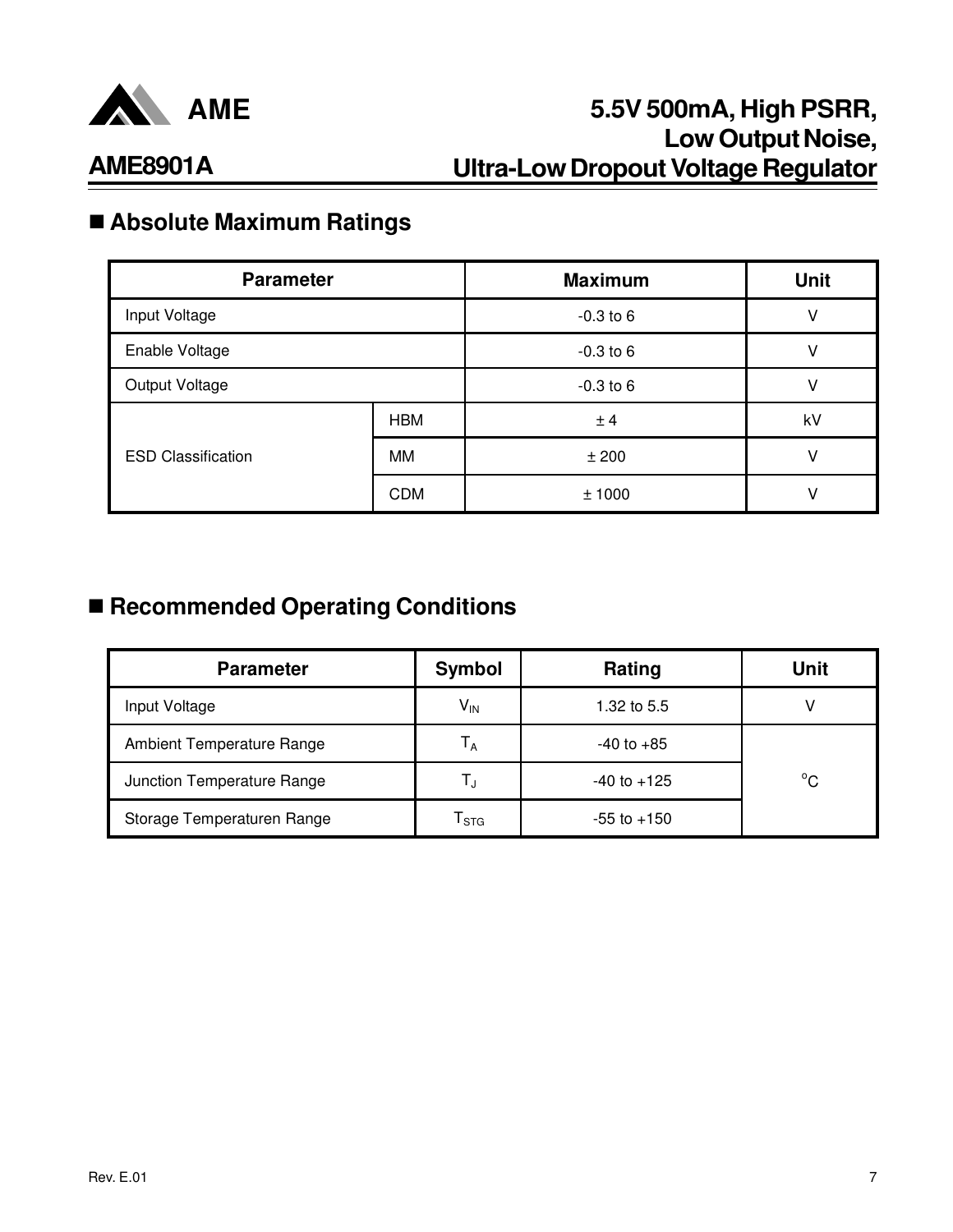

# n **Thermal Information**

| <b>Parameter</b>                      | Package                | Die Attach              | <b>Symbol</b>        | <b>Maximum</b> | <b>Unit</b>      |
|---------------------------------------|------------------------|-------------------------|----------------------|----------------|------------------|
|                                       | SOT-89                 | <b>Conductive Epoxy</b> |                      | 40             |                  |
| Thermal Resistance*                   |                        | Non-Conductive Epoxy    |                      | 46             |                  |
| (Junction to Case)                    | <b>SOT-25</b>          | <b>Conductive Epoxy</b> | $\theta_{\text{JC}}$ | 81             | $^{\circ}$ C / W |
|                                       | DFN-6D<br>(2x2x0.75mm) | <b>Conductive Epoxy</b> |                      |                |                  |
| <b>Thermal Resistance</b>             | SOT-89                 | <b>Conductive Epoxy</b> |                      | 180            | $^{\circ}$ C / W |
|                                       |                        | Non-Conductive Epoxy    |                      | 180            |                  |
| (Junction to Ambient)                 | <b>SOT-25</b>          | <b>Conductive Epoxy</b> | $\theta_{JA}$        | 260            |                  |
|                                       | DFN-6D<br>(2x2x0.75mm) | <b>Conductive Epoxy</b> |                      | 66             |                  |
|                                       | SOT-89                 | <b>Conductive Epoxy</b> |                      | 550            |                  |
|                                       |                        | Non-Conductive Epoxy    |                      | 550            | mW               |
| Internal Power Dissipation            | <b>SOT-25</b>          | <b>Conductive Epoxy</b> | $P_D$                | 400            |                  |
|                                       | DFN-6D<br>(2x2x0.75mm) | <b>Conductive Epoxy</b> |                      | 1515           |                  |
| Lead Temperature (soldering 10 sec)** |                        |                         |                      | 300            | $^{\circ}$ C     |

 $^{\star}$  Measure  $\theta_{\text{JC}}$  on backside center of Exposed Pad.

\*\* MIL-STD-202G210F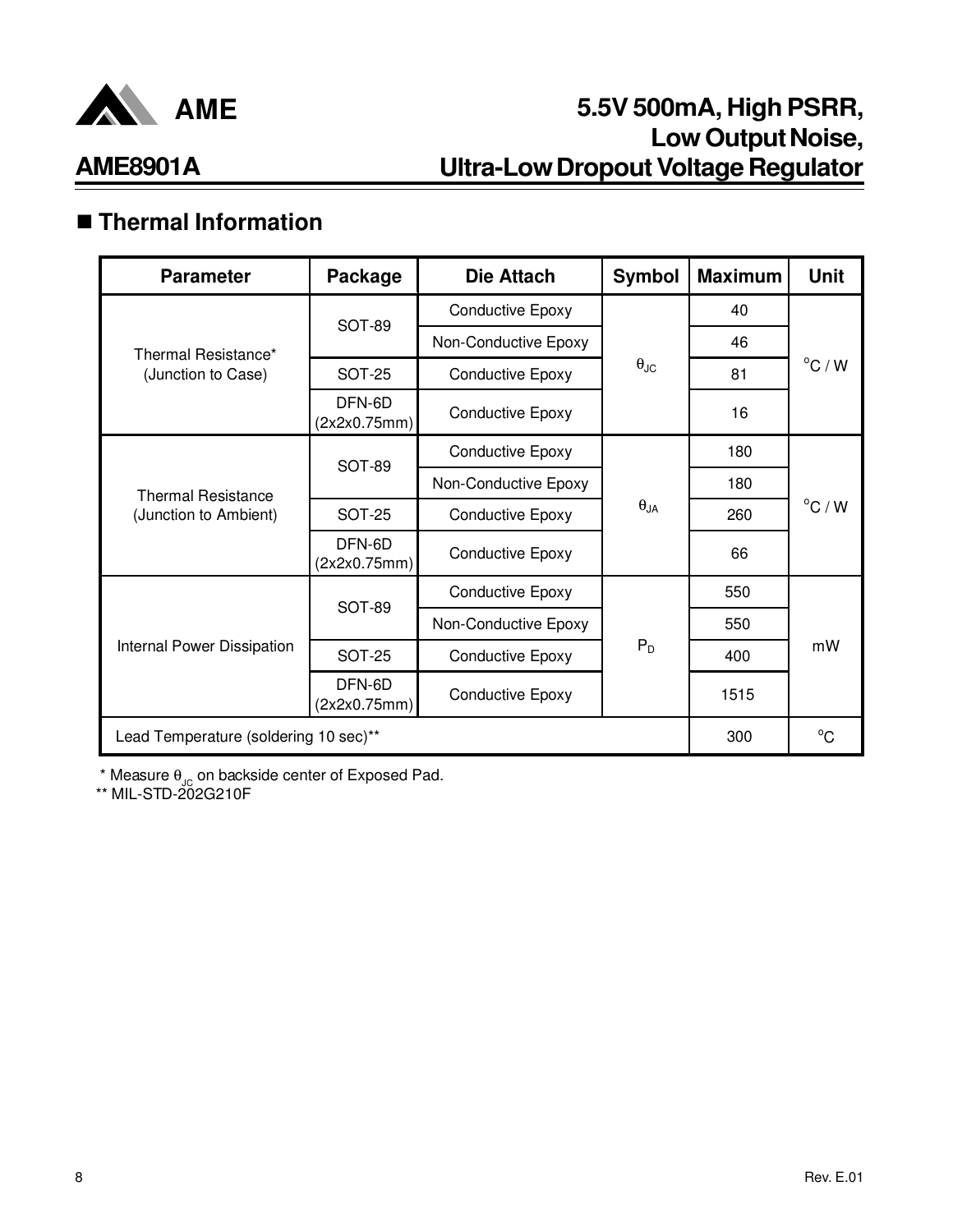

## **AME8901A**

## n **Electrical Specifications**

 ${\sf V}_{_{\sf IN}}$  =  ${\sf V}_{_{\sf OUT}}$ +1V , I<sub>OUT</sub> = 1mA , C<sub>IN</sub> = C<sub>OUT</sub> = 1.0 $\mu$ F , T<sub>A</sub> = 25°C unless otherwise noted.

| <b>Parameter</b>               | Symbol                |                                     | <b>Test Condition</b>                        | Min          | <b>Typ</b> | <b>Max</b>     | <b>Units</b>  |
|--------------------------------|-----------------------|-------------------------------------|----------------------------------------------|--------------|------------|----------------|---------------|
| Input Voltage                  | $V_{\text{IN}}$       |                                     |                                              | 1.32         |            | 5.5            | $\vee$        |
|                                |                       |                                     | $V_{OUT} < 1.8V$                             | $-20$        |            | $+20$          | mV            |
| <b>Output Voltage Accuracy</b> | V <sub>OUT, ACC</sub> |                                     | $V_{OUT} \ge 1.8V$                           | $-1.0$       |            | $+1.0$         | $\%$          |
|                                |                       | Fix                                 | AME8901A                                     | 0.9          |            | 4.3            | $\mathsf V$   |
| Output Voltage Range           | $V_{OUT}$             | ADJ                                 |                                              | 0.85         |            | 5              | $\vee$        |
| ADJ Referenca Voltage          | $V_{REF}$             |                                     | AME8901A                                     | 0.8415       | 0.85       | 0.8585         | $\vee$        |
|                                |                       |                                     | $V_{OUT(NOM)} \leq 1.10V$                    |              | *Note2     |                |               |
|                                |                       |                                     | 1.10V< $V_{OUT(NOM)} \leq 1.8V$              |              | 155        | 235            |               |
| Dropout Voltage<br>*Note1      | $V_{DROP}$            | $I_{\text{OUT}} = 500 \text{mA}$    | 1.8V< $V_{\text{OUT(NOM)}} \leq 2.5V$        |              | 105        | 175            | mV            |
|                                |                       |                                     | $2.5V< VOUT(NOM) \leq 3.3V$                  |              | 85         | 150            |               |
|                                |                       | 3.3V< $V_{OUT(NOM)} \leq 5.0V$      |                                              |              | 60         | 130            |               |
| <b>Output Current</b>          | $I_{OUT}$             |                                     | $V_{OUT} > 0.8V$                             | 500          |            |                | mA            |
| <b>Current Limit</b>           | $I_{LIM}$             |                                     | $V_{OUIT} > 0.8V$                            | 0.6          | 0.78       |                | A             |
| <b>Short Circuit Current</b>   | $I_{SC}$              |                                     | $V_{OUT} = 0V$                               |              |            | 186            | mA            |
| Quiescent Current              | $I_{\Omega}$          |                                     | $I_{OUT} = 0mA$ , $V_{EN} = V_{IN}$          |              | 85         | 130            | μA            |
| Shutdown Current               | $I_{\text{SHDN}}$     |                                     | $V_{IN}$ = 5V, $V_{OUT}$ = 0V, $V_{EN}$ = 0V |              | 0.1        | $\overline{2}$ | μA            |
| Line Regulation                | $REG$ <sub>LINE</sub> |                                     |                                              |              | 0.01       |                | $\%N$         |
| Load Regulation                | $REG_{LOAD}$          |                                     | $I_{OUT} = 10mA$ to 500mA                    |              | 1          | 20             | mV            |
| <b>EN Low Level</b>            | $V_{EN(LO)}$          |                                     | $V_{IN(MIN)} \leq V_{IN} \leq 5.5V$          |              |            | 0.4            | $\vee$        |
| EN High Level                  | $V_{EN(HI)}$          | $V_{IN(MIN)} \leq V_{IN} \leq 5.5V$ |                                              | $\mathbf{1}$ |            | $V_{IN}$       | $\vee$        |
| Output Voltage Noise           | eN                    |                                     |                                              |              | 10         |                | $\mu V_{RMS}$ |
| Power Supply Ripple Rejection  | <b>PSRR</b>           | $I_{OUT} = 1mA, f = 1kHz$           |                                              |              | 80         |                | dB            |
| Undervoltage Lockout           | <b>UVLO</b>           | <b>Rising Edge</b>                  |                                              |              | 1.3        |                | $\vee$        |
| Over Temperature Shutdown      | <b>OTS</b>            |                                     |                                              |              | 165        |                | $^{\circ}$ C  |
| Over Temperature Hysteresis    | <b>OTH</b>            |                                     |                                              |              | 35         |                | $^{\circ}$ C  |

\*Note1: Dropout Voltage is measure at  $V_{\text{OUT}} = V_{\text{OUT(NOM)}} \times 99\%.$ 

\*Note2: For  $V_{\text{OUT}}$  below 1.1V, Dropout Voltage is the  $V_{IN(MIN)}$  to Output Differential.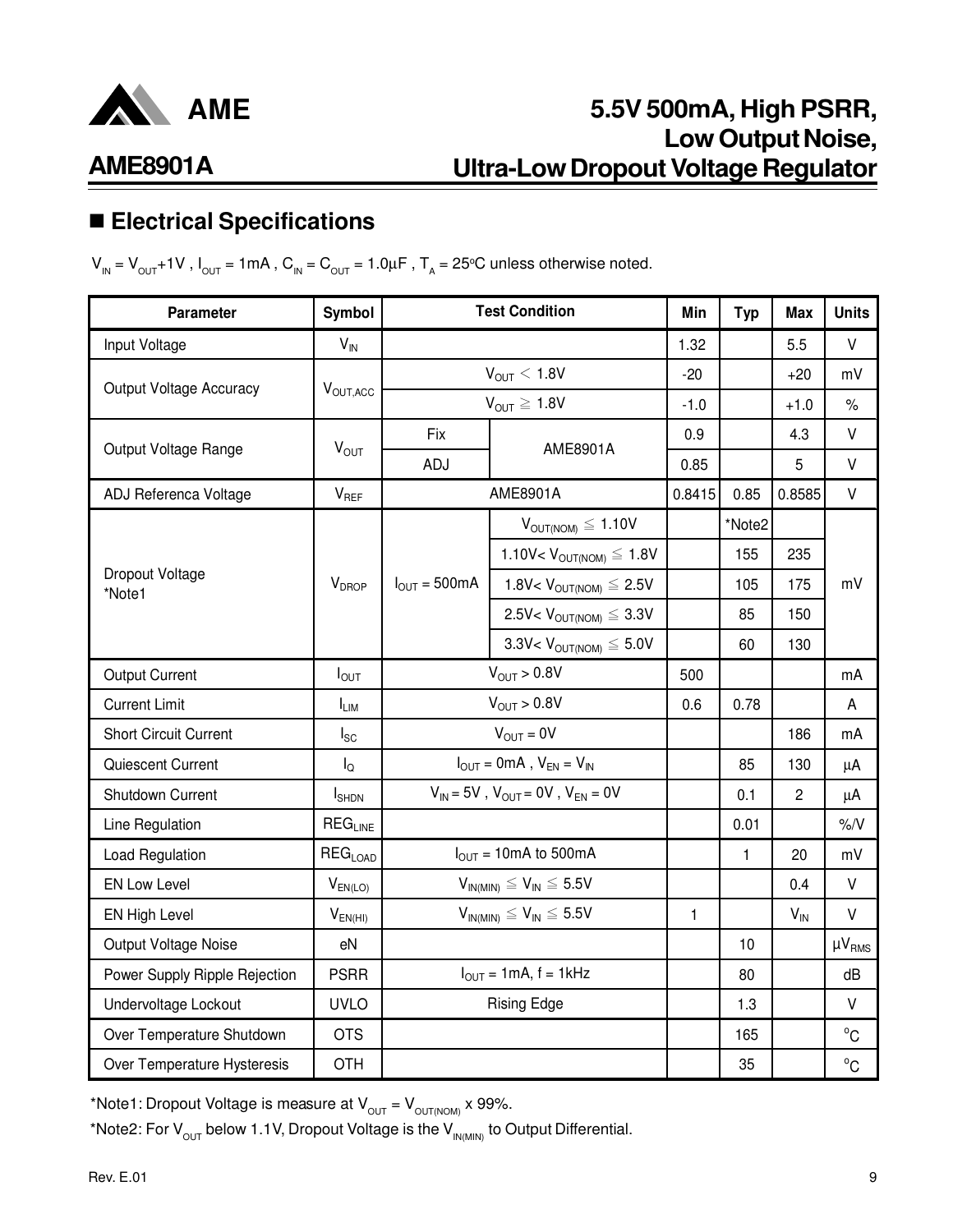

### ■ Detailed Description (Contd.)

#### **Overview**

The AME8901A is a low-dropout linear regulator (LDO) featuring low quiescent current with excellent line and load transient performance.

This LDO is designated for power-sensitive applications. The precision of band gap and error amplifier provides overall 1% accuracy together with low-output noise, high power supply rejection ratio(PSRR) and low-dropout voltage.

#### **Enable Pin**

The function of enable pin is activated in Active-High mode. During pulled-low mode, the MOS pass transistor is shut-off and all of internal circuits are powered down. When the EN pin is floating, the internal mode is pulled-down.

#### **Adjustable Version**

The output voltage of regulator is determind by external resistor dividers. While the external resistor divider is connected to ADJ pin, the output voltage is calculated by the following equation:

$$
V_{OUT}=V_{ADJ}\times(1+\frac{R1}{R2})
$$

 For AME8901A, the range of output voltage is from 0.85V to 5V.

 The value of R1 and R2 should be high enough to keep low quiescent current but the exceeding value of R1+R2 will reduce stability. In general, when the value of R1 and R2 is above 10KΩ, LDO will reach adequate stability and generate reasonable layout precautions. To improve stability characteristics, keep parasitics on the ADJ pin to a minimum and lower R1 and R2 values.

#### **Under-Voltage Lockout(UVLO)**

The AME8901A uses an undervoltage lockout circuit to keep the output shut-off until the internal circuitry is operating properly.

#### **Input and Output Capacitor Selection**

The AME8901A regulator is designed to stabilize a wide range of output capacitors. The ESR of output capacitor affects stability. Larger ESR value of the output capacitor decreases the peak deviations and improves transient response during large changes of current.

The different types of capacitor(aluminum, ceramic and tantalum) are with different characterizations, such as temperature and voltage coefficients. All of ceramic capacitors are manufactured with a variety of dielectrics, each with different behavior across temperature and applications. Commom dielectrics used are X5R, X7R and Y5V. It is recommended to use 1µF to 10µF X5R or X7R dielectric ceramic capacitors with 30mΩ to 50mΩ ESR range between device outputs and ground for stability. The AME8901A is designed to stabilize with low ESR ceramic capacitors and higher values of cpacitors and ESR could improve output stability. The ESR of output capacitor is very important because it generates a zero to provide phase lead for loop stability.

There is no requirement for the ESR on the input capacitor but it is voltage and temperature coefficient must be considered for the environment of device application.

#### **Auto Discharge**

The auto discharge function of AME8901A could quickly force the output voltage to zero. When the LDO is disabled, the auto discharge function quickly discharges the output capacitor, thereby reducing the output voltage to nearly zero. This function is very useful for the applications with quick ON/OFF function.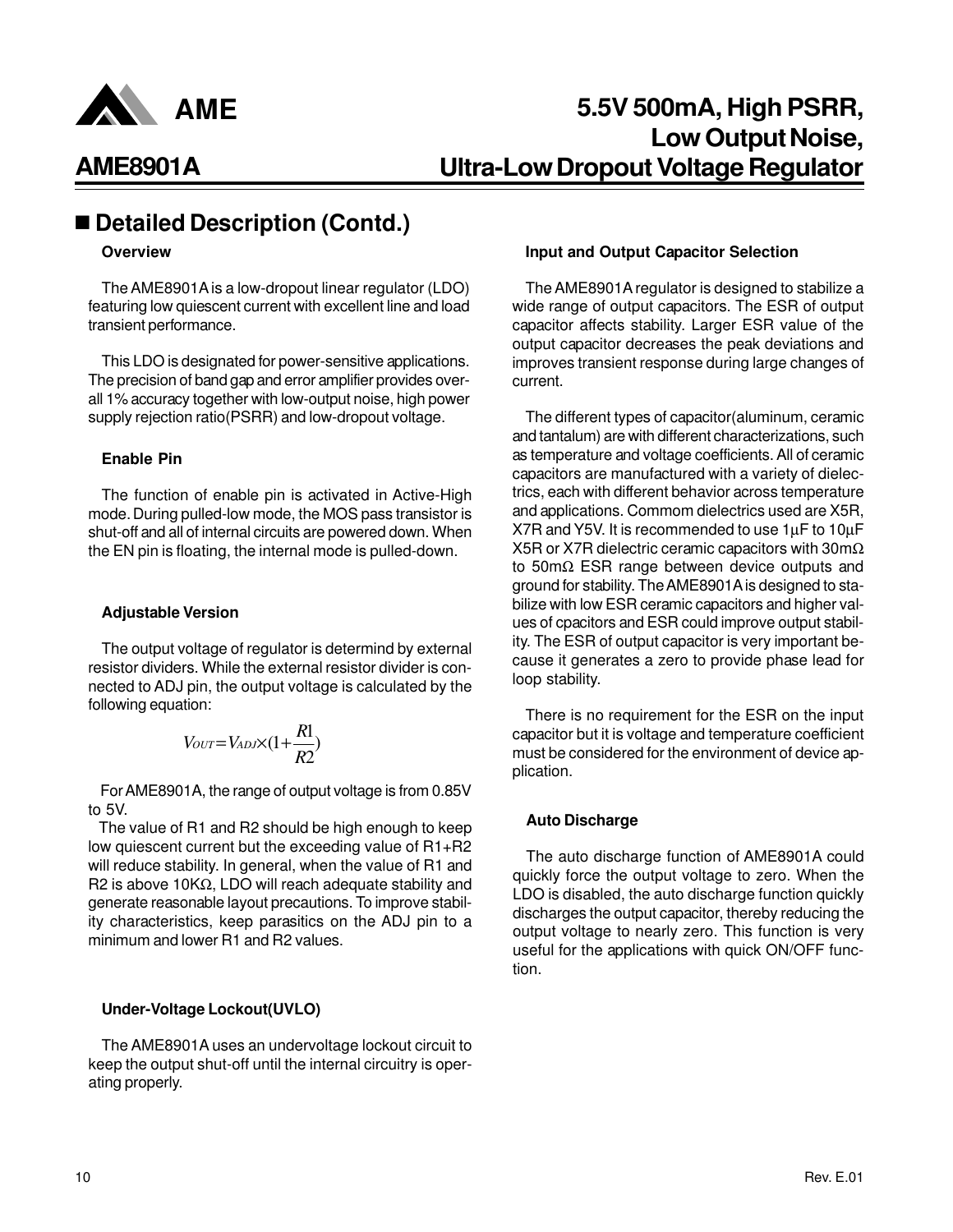

### n **Detailed Description**

#### **Thermal Consideration**

 The power handling capability of device will be limited by allowable operation junction temperature(125°C).

 The maximum output power of AME8901A is limited by the package' s maximum power dissipation. The calculation of package' s power dissipation is related to input voltage, output voltage and output current. The maximum of power dissipation should not exceed the package' s maximum power rating.

 $P_{MAX} = (V_{IN-MAX} - V_{OUT}) \times I_{OUT}$ 

Where:  $V_{IN-MAX}$  = maximum input voltage  $P_{MAX}$  = maximum power dissipation of the package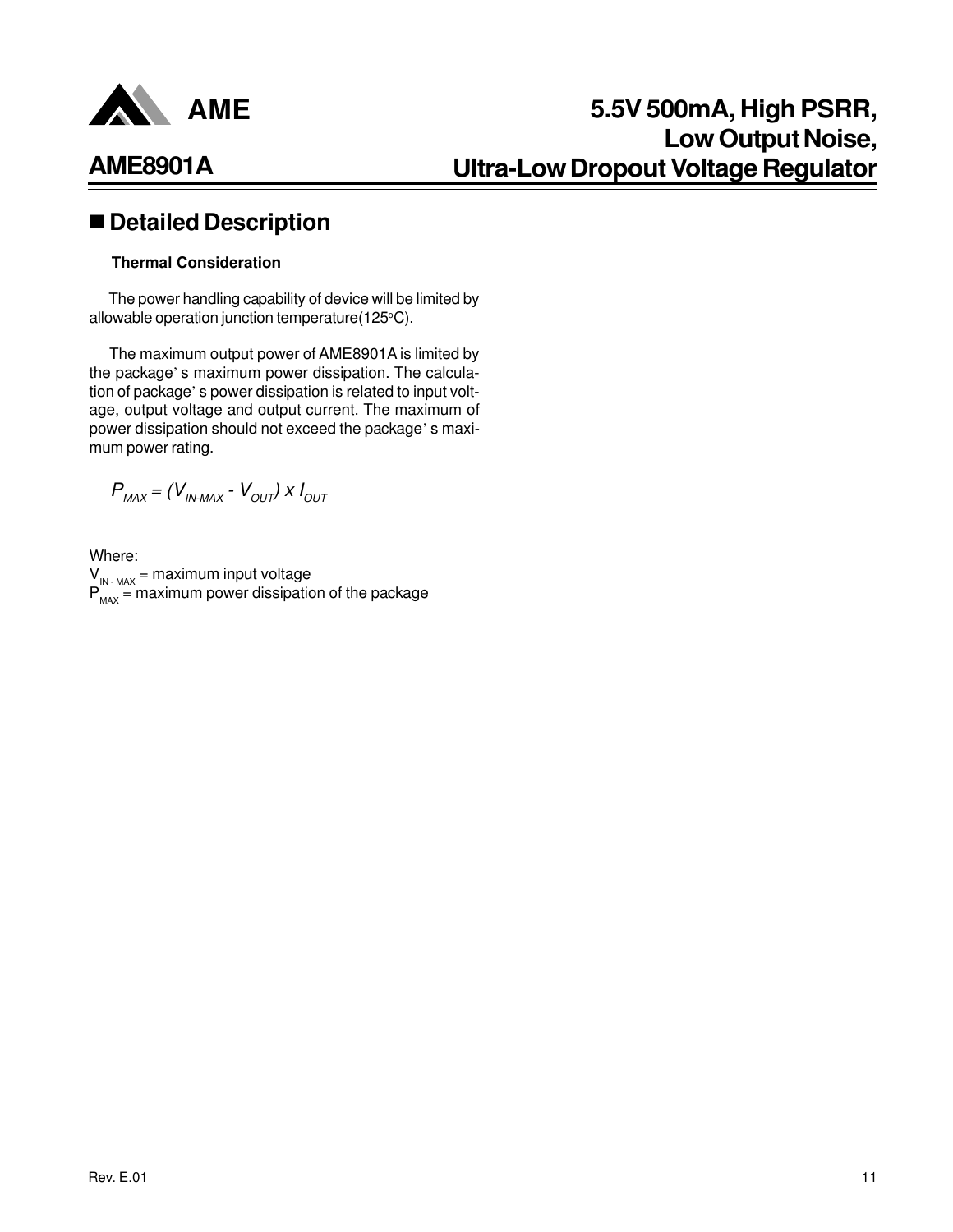

### ■ Characterization Curve



**Quiescent Current**







**Output Voltage**



**Quiescent Current**





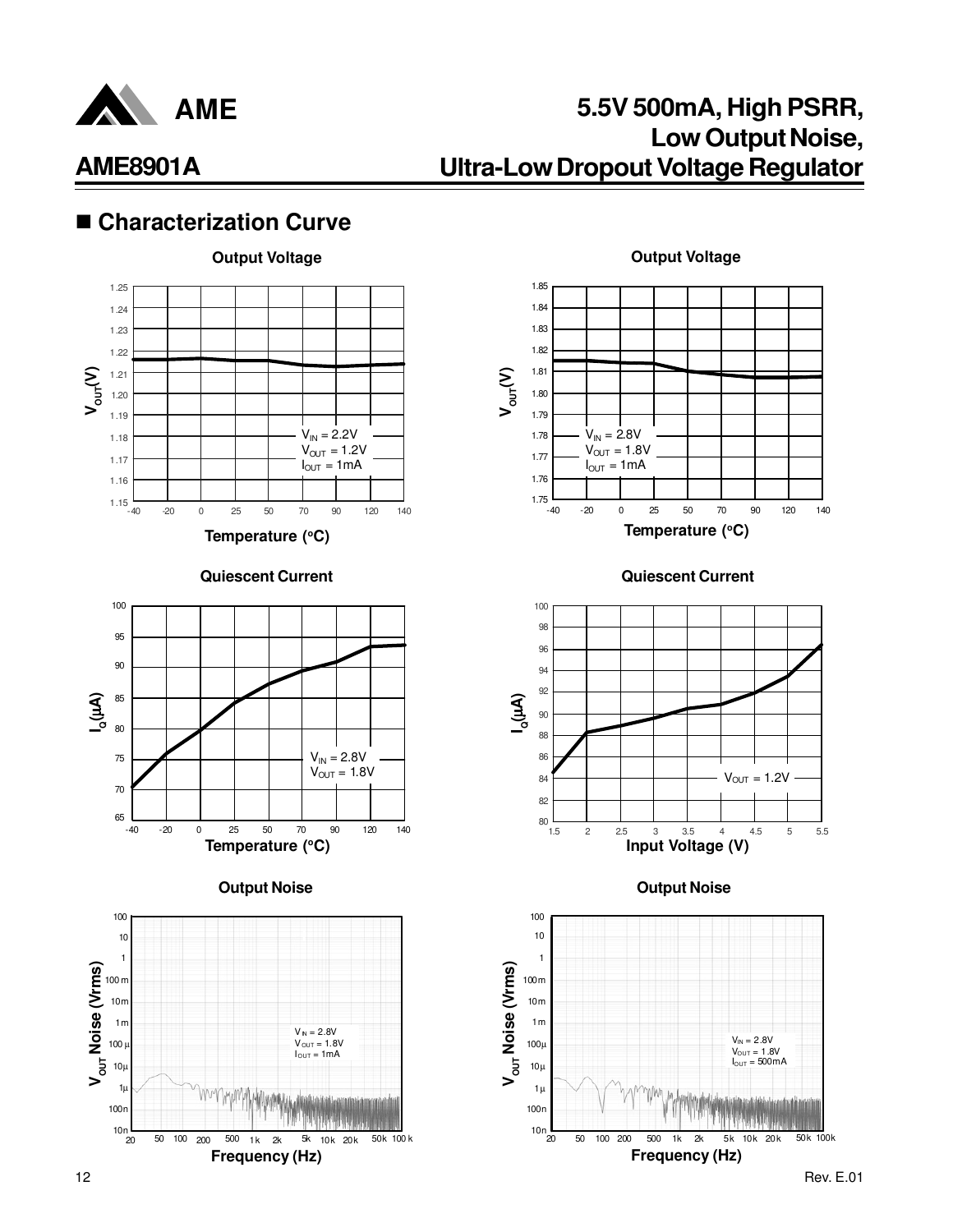

## **5.5V 500mA, High PSRR, Low Output Noise, Ultra-Low Dropout Voltage Regulator**

### ■ Characterization Curve



#### **Frequency (Hz) PSRR (dB) PSRR vs Frequency** 90.0 37.5 55.0 63.8 72.5 81.3 46.3 28.8  $20.0$ 10 100 1k 10k 100k  $V_{OUT} = 1.2V$  $I_{OUT} = 10mA$

**PSRR vs Frequency**



**PSRR vs Frequency**

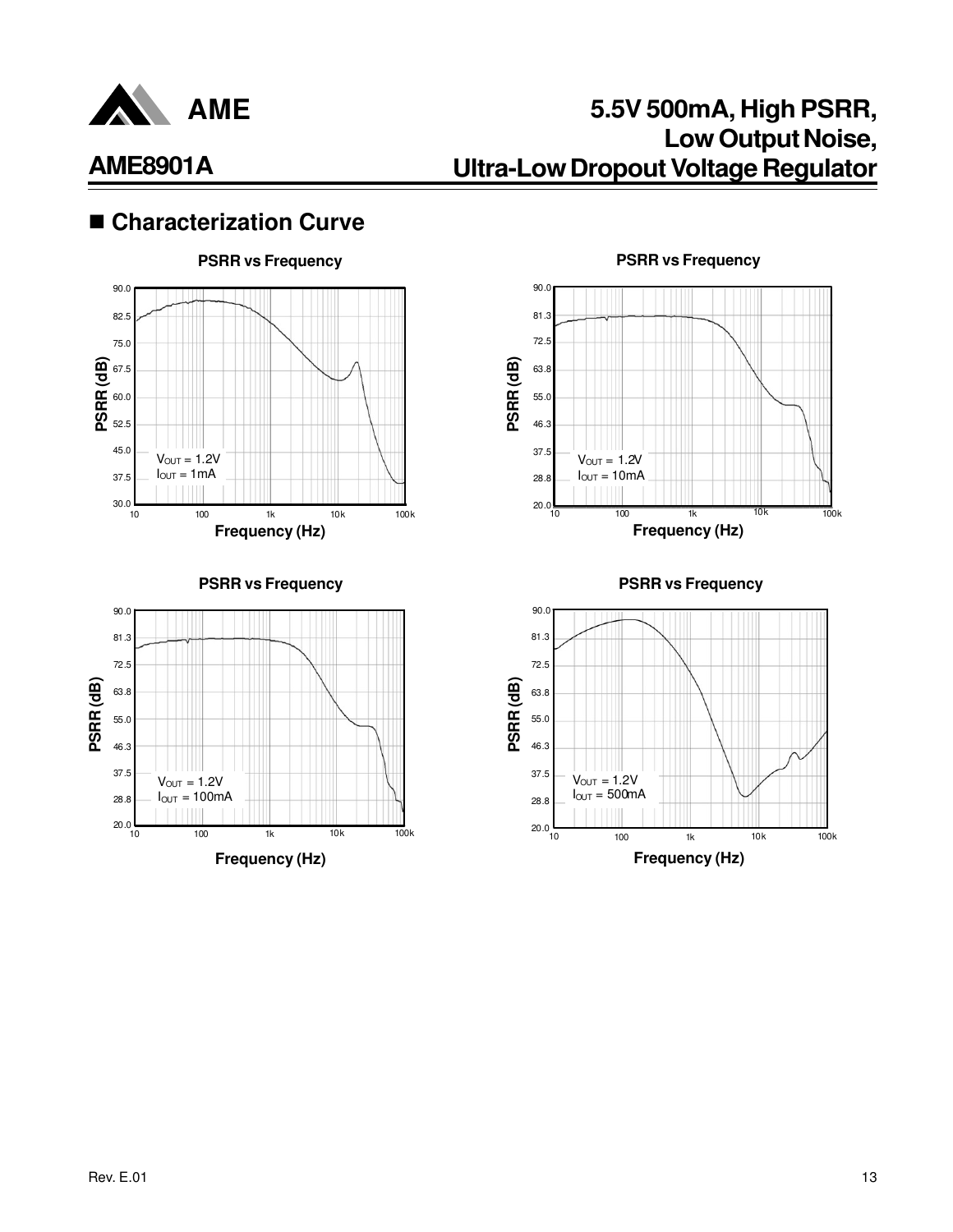

### ■ Characterization Curve

#### **Load Transient Response Load Transient Response**



**10**µ**S / Div**

- **1. VIN = 10V/DIV**
- **2. VOUT = 1V/DIV**
- **3. IOUT = 100mA/DIV**



**1. VIN = 10V/DIV 2. VOUT = 1V/DIV 3. IOUT = 200mA/DIV**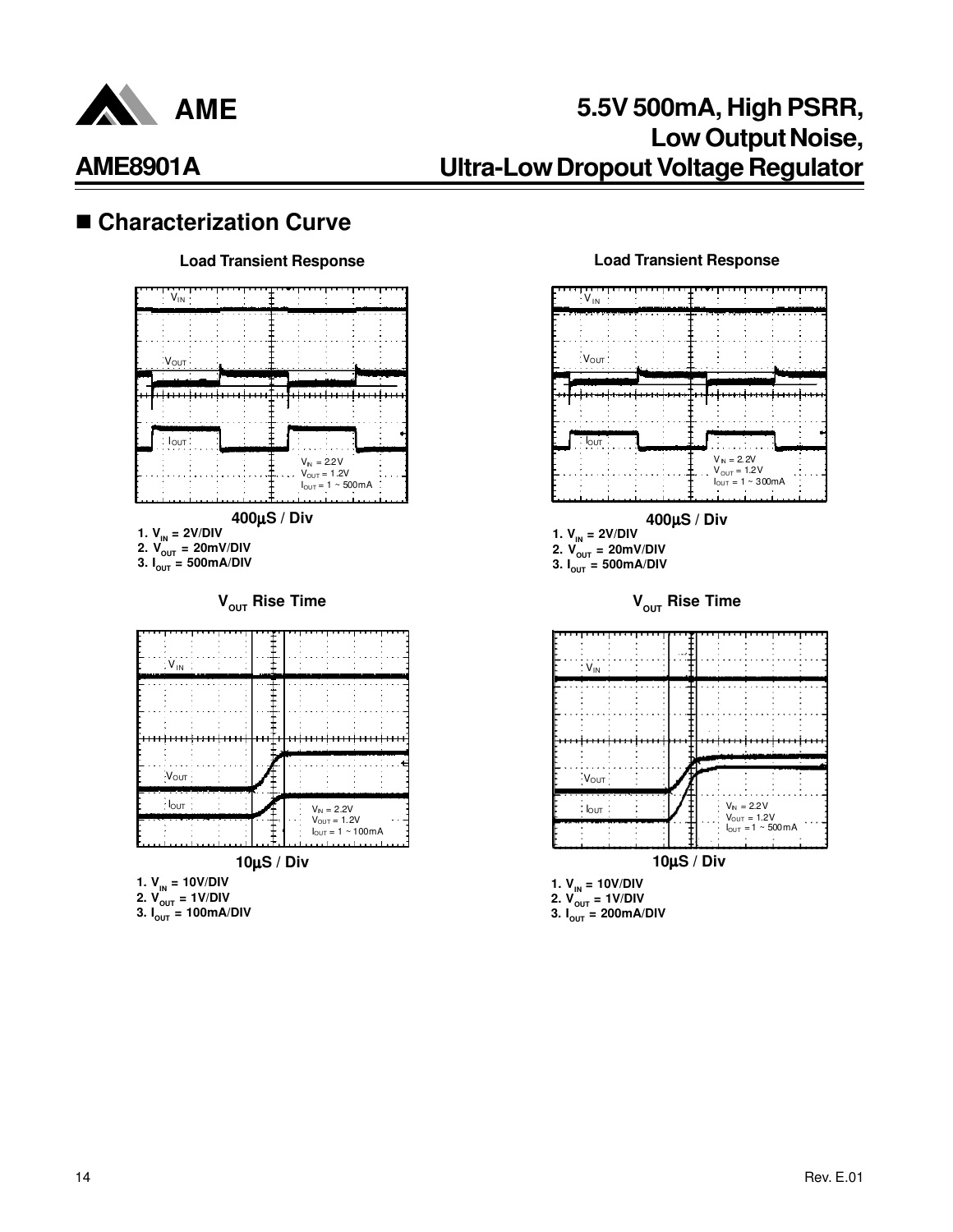

# **AME8901A**

### ■ Characterization Curve



**2.**  $V_{\text{OUT}} = 1 \text{V/Div}$ **3.**  $I_{\text{OUT}} = 500 \text{mA/Div}$ 

#### **Chip Enable Transient Response Chip Enable Transient Response**



**1. EN = 2V/Div**

- **2.**  $V_{\text{OUT}} = 2V/Div$
- **3.**  $I_{\text{OUT}} = 500 \text{mA/Div}$

#### **Chip Enable Transient Response Chip Enable Transient Response**





**40**µ**S / Div**

**1. EN = 2V/Div 2. VOUT = 2V/Div 3. IOUT = 500mA/Div**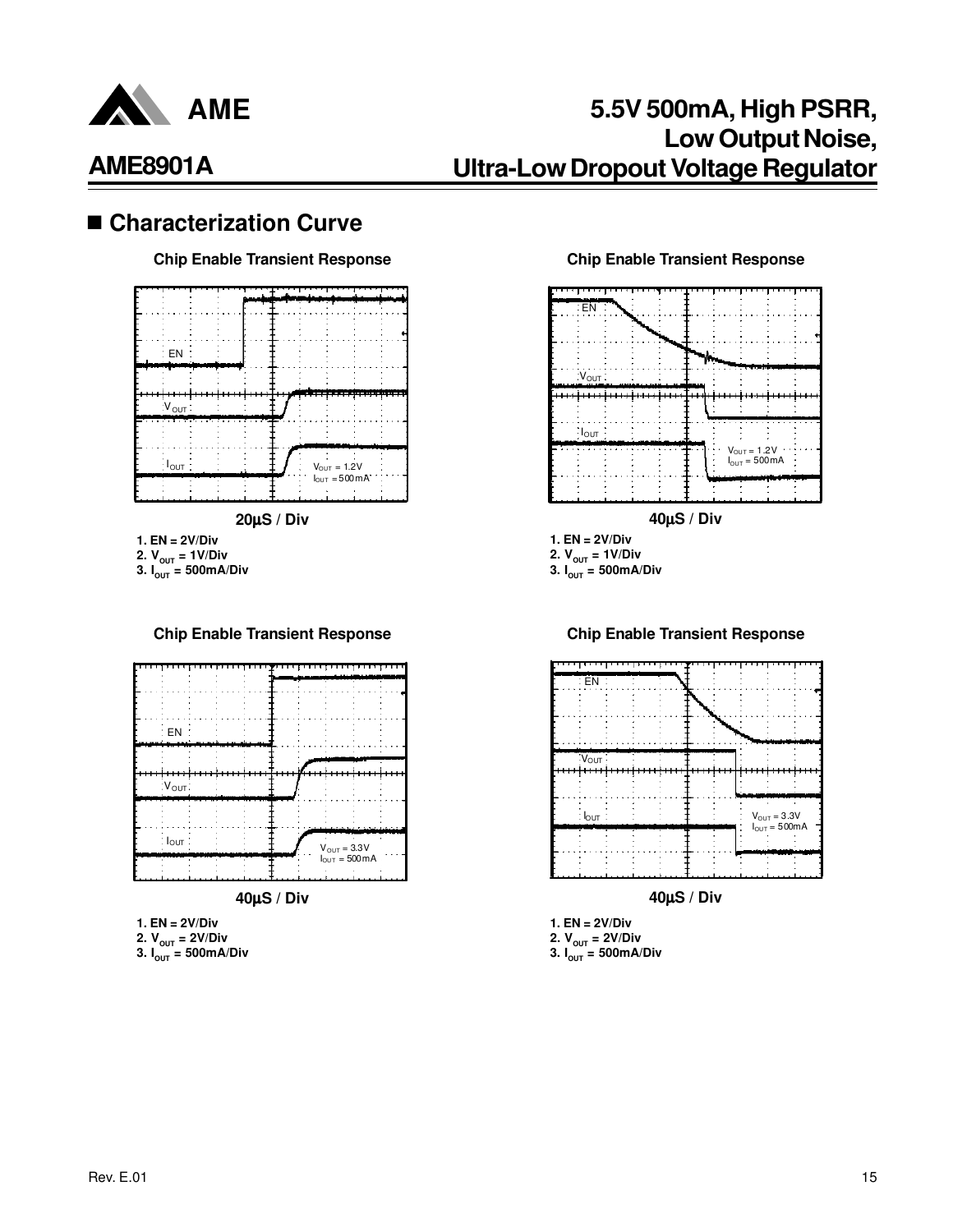

## ■ Tape and Reel Dimension (Contd.)

**SOT-89**



**Carrier Tape, Number of Components Per Reel and Reel Size**

| Package | <b>Carrier Width (W)</b> | Pitch (P)        | Pitch (P0)       | <b>Part Per Full Reel</b> | <b>Reel Size</b> |
|---------|--------------------------|------------------|------------------|---------------------------|------------------|
| SOT-89  | $12.0 \pm 0.1$ mm        | $8.0 \pm 0.1$ mm | $4.0{\pm}0.1$ mm | 1000 <sub>DCS</sub>       | $180±1$ mm       |

**SOT-25**



**Carrier Tape, Number of Components Per Reel and Reel Size**

| Package | Carrier Width (W) | Pitch (P)        | Pitch (P0)       | <b>Part Per Full Reel</b> | <b>Reel Size</b> |
|---------|-------------------|------------------|------------------|---------------------------|------------------|
| SOT-25  | $8.0 \pm 0.1$ mm  | $4.0 \pm 0.1$ mm | $4.0{\pm}0.1$ mm | 3000pcs                   | $180±1$ mm       |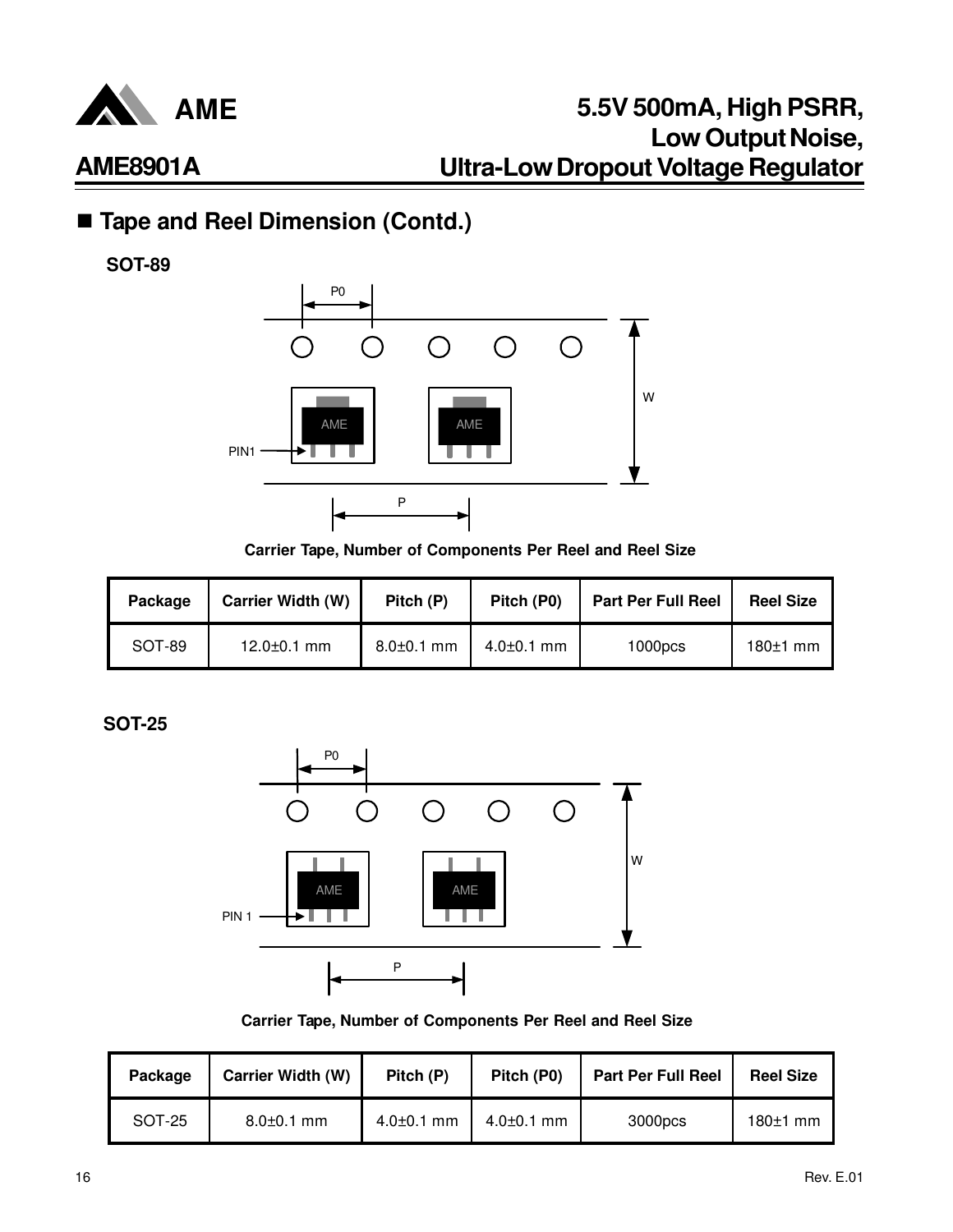

## n **Tape and Reel Dimension**

#### **DFN-6D (2x2x0.75mm)**



**Carrier Tape, Number of Components Per Reel and Reel Size**

| Package                | <b>Carrier Width (W)</b> | Pitch (P)        | Pitch (P0)       | <b>Part Per Full Reel</b> | <b>Reel Size</b> |
|------------------------|--------------------------|------------------|------------------|---------------------------|------------------|
| DFN-6D<br>(2x2x0.75mm) | $8.0 \pm 0.1$ mm         | $4.0{\pm}0.1$ mm | $4.0{\pm}0.1$ mm | 3000pcs                   | $180±1$ mm       |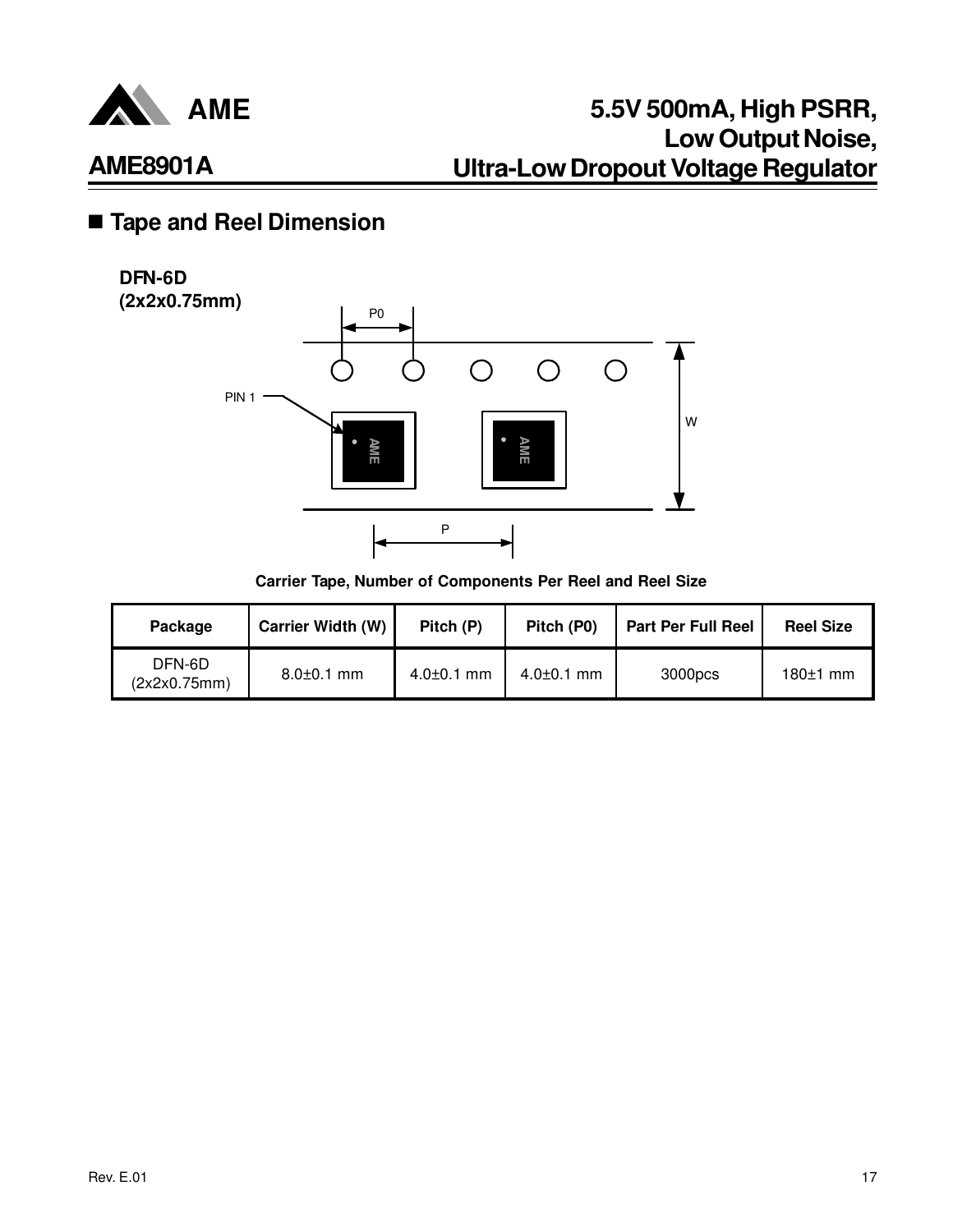

# ■ Package Dimension (Contd.)

#### **SOT-89**



| <b>SYMBOLS</b> |            | <b>MILLIMETERS</b> | <b>INCHES</b> |            |  |
|----------------|------------|--------------------|---------------|------------|--|
|                | <b>MIN</b> | <b>MAX</b>         | <b>MIN</b>    | <b>MAX</b> |  |
| A              | 1.39       | 1.60               | 0.0547        | 0.0630     |  |
| $A_1$          |            | $0.8$ REF          |               | 0.0315 REF |  |
| С              | 0.35       | 0.44               | 0.0138        | 0.0173     |  |
| n              | 4.39       | 4.60               | 0.1728        | 0.1811     |  |
| D,             | 1.35       | 1.85               | 0.0531        | 0.0728     |  |
| Е              | 2.28       | 2.60               | 0.0898        | 0.1024     |  |
|                | 0.32       | 0.56               | 0.0126        | 0.0220     |  |
| е              |            | 3.00 REF           |               | 0.1181 REF |  |
| н              | 0.70 REF   |                    | 0.0276 REF    |            |  |
| S1             |            | 1.50 REF           |               | 0.0591 REF |  |



**FRONT VIEW**

## n **Lead Pattern**



Note:

- 1. Lead pattern unit description:
	- BSC: Basic. Represents theoretical exact dimension or dimension target.
- 2. Dimensions in Millimeters.
- 3. General tolerance  $\pm 0.05$ mm unless otherwise specified.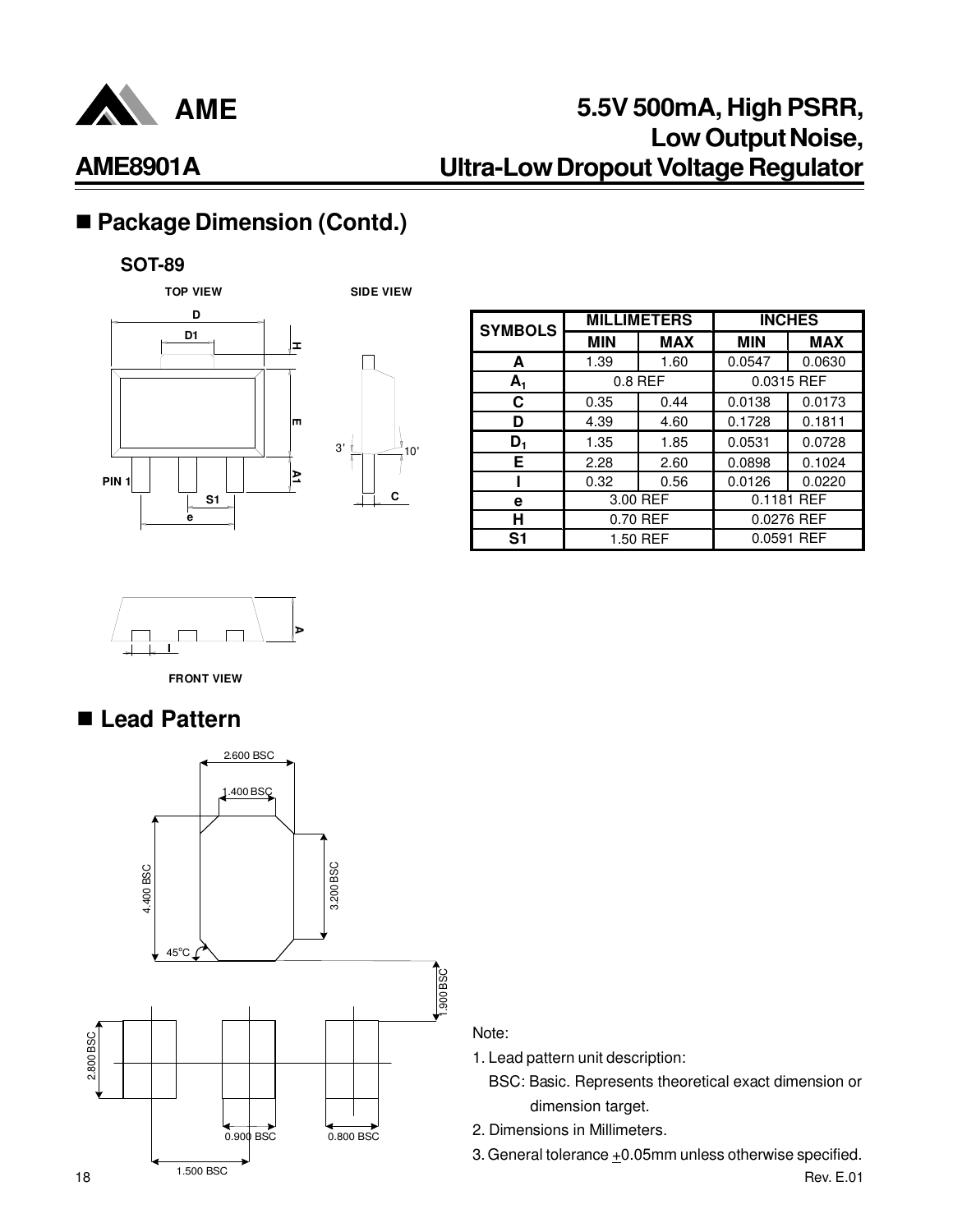

## **5.5V 500mA, High PSRR, Low Output Noise, Ultra-Low Dropout Voltage Regulator**

## ■ Package Dimension (Contd.)

**SOT-25**





| <b>SYMBOLS</b> |             | <b>MILLIMETERS</b> |             | <b>INCHES</b> |
|----------------|-------------|--------------------|-------------|---------------|
|                | <b>MIN</b>  | <b>MAX</b>         | <b>MIN</b>  | <b>MAX</b>    |
| A              | 0.90        | 1.30               | 0.0354      | 0.0512        |
| A <sub>1</sub> | 0.00        | 0.15               | 0.0000      | 0.0059        |
| b              | 0.30        | 0.55               | 0.0118      | 0.0217        |
| D              | 2.70        | 3.10               | 0.1063      | 0.1220        |
| Е              | 1.40        | 1.80               | 0.0551      | 0.0709        |
| е              |             | 1.90 BSC           |             | 0.0748 BSC    |
| н              | 2.60        | 3.00               | 0.1024      | 0.1181        |
| L              |             | 0.37 BSC           |             | 0.0146 BSC    |
| $\theta$ 1     | $0^{\circ}$ | $10^{\circ}$       | $0^{\circ}$ | $10^{\circ}$  |
| S <sub>1</sub> |             | 0.95 BSC           |             | 0.0374 BSC    |

**Front View**

## ■ Lead Pattern

b



হা

A

#### Note:

1. Lead pattern unit description:

- BSC: Basic. Represents theoretical exact dimension or dimension target.
- 2. Dimensions in Millimeters.
- 3. General tolerance  $\pm 0.05$ mm unless otherwise specified.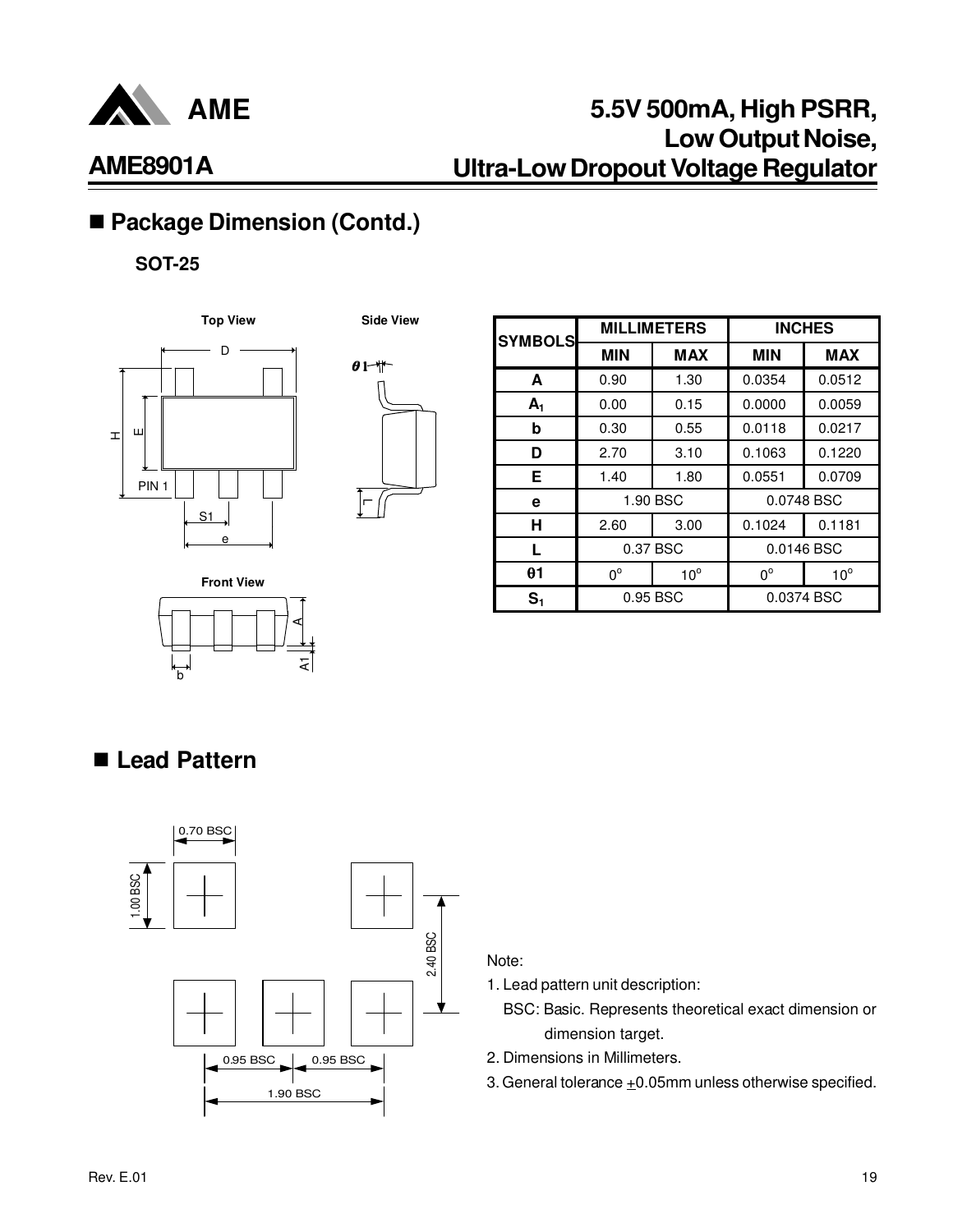

## ■ Package Dimension

#### **DFN-6D (2x2x0.75mm)**





**REAR VIEW**

| <b>SYMBOLS</b> | <b>MILLIMETERS</b> |            | <b>INCHES</b> |            |
|----------------|--------------------|------------|---------------|------------|
|                | <b>MIN</b>         | <b>MAX</b> | <b>MIN</b>    | <b>MAX</b> |
| A              | 0.700              | 0.800      | 0.028         | 0.031      |
| D              | 1.900              | 2.100      | 0.075         | 0.083      |
| E.             | 1.900              | 2.100      | 0.075         | 0.083      |
| е              | 0.650 TYP          |            | 0.026 TYP     |            |
| D1             | 1.100              | 1.650      | 0.043         | 0.065      |
| E1             | 0.600              | 1.050      | 0.024         | 0.041      |
| b              | 0.180              | 0.350      | 0.007         | 0.014      |
| L              | 0.200              | 0.450      | 0.008         | 0.018      |
| G              | 0.178              | 0.228      | 0.007         | 0.009      |
| G1             | 0.000              | 0.050      | 0.000         | 0.002      |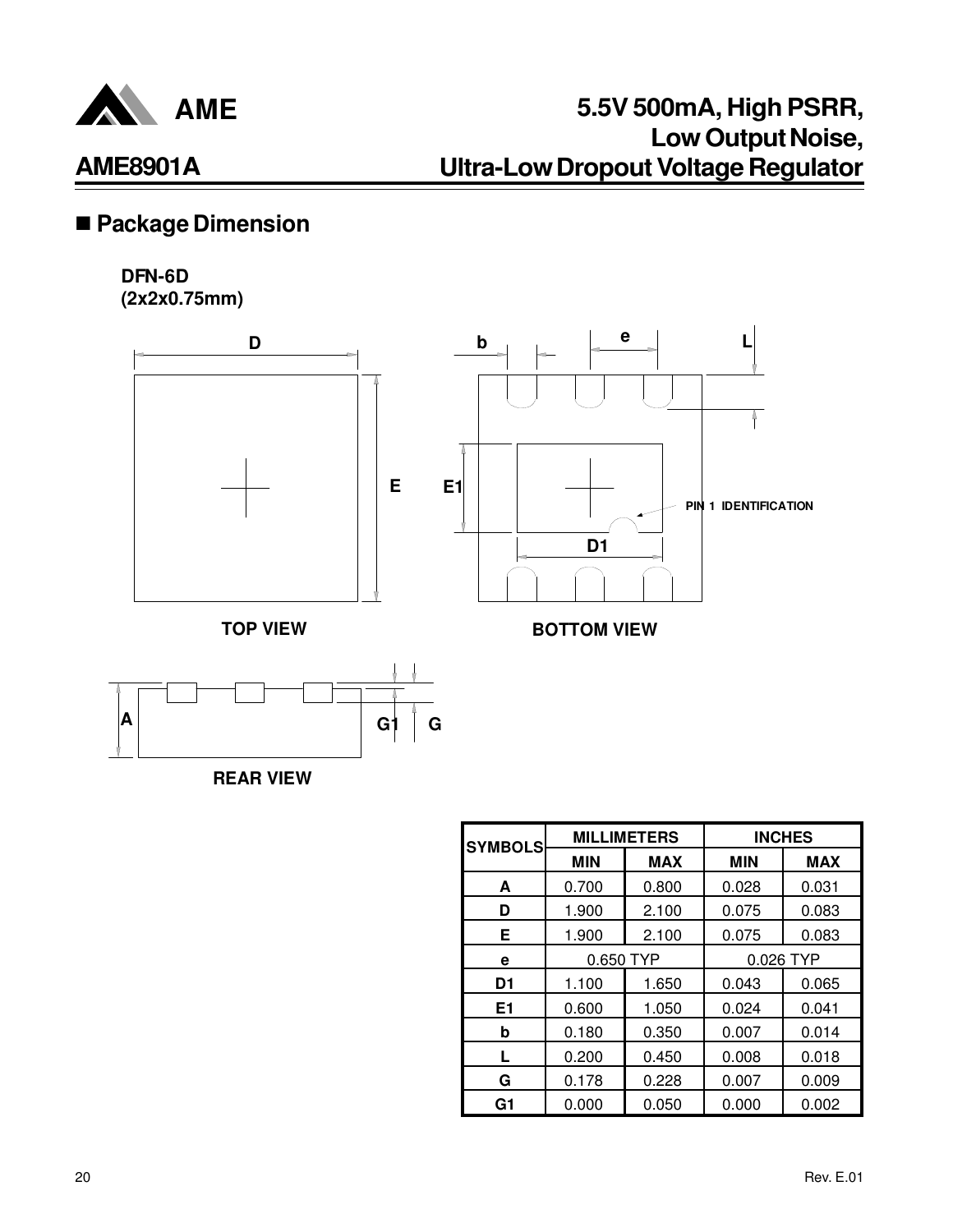

### n **Lead Pattern Drawing**

#### **DFN-6D (2x2x0.75mm)**



**Note:**

**1. Dimensions in Millimeters.**

**2. General tolerance +0.05mm unless otherwise specified.**